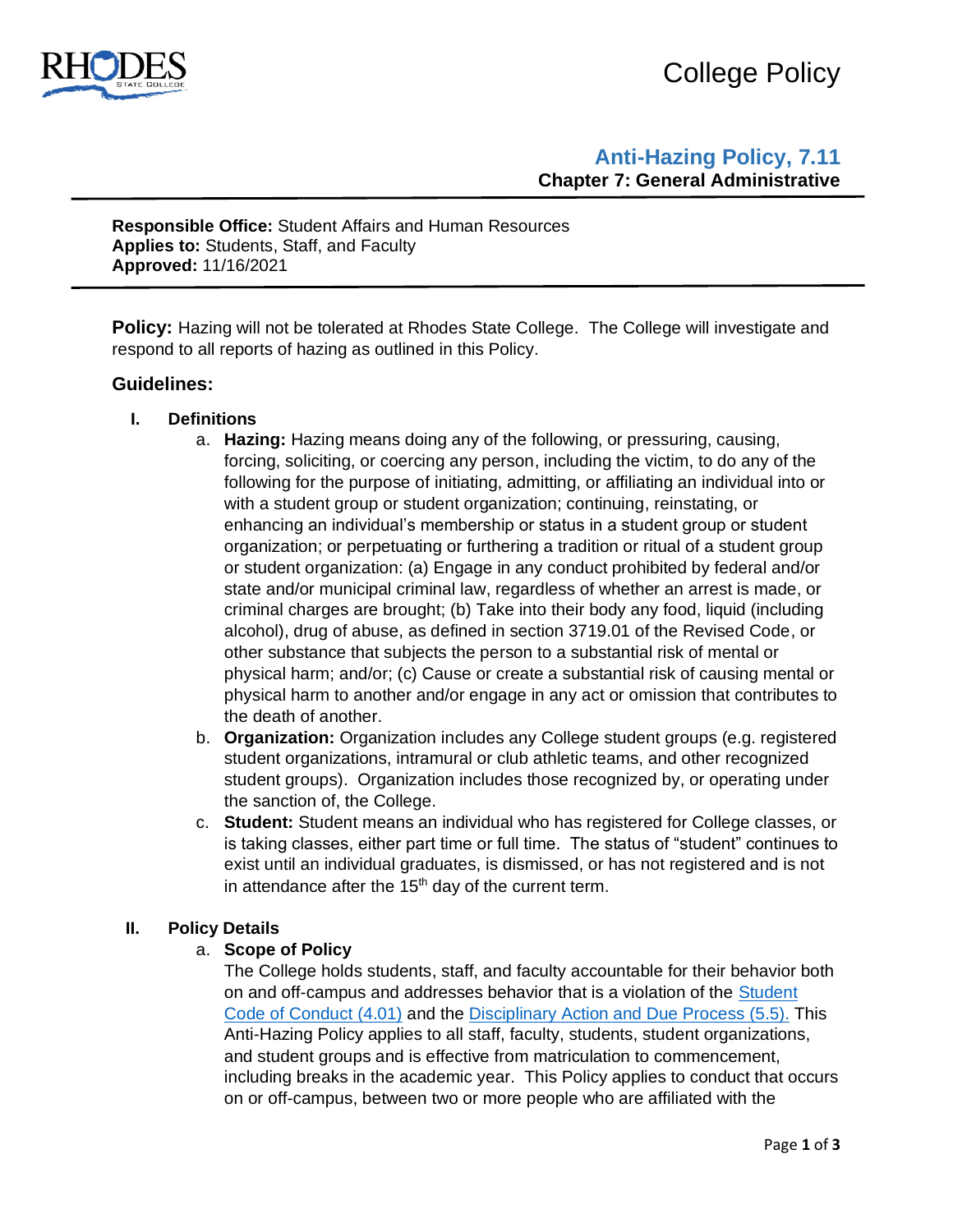

College, or any student or other organization associated with the College. This Policy also applies to volunteers acting in an official capacity that advise or coach student organizations and/or student groups and who have direct contact with students.

#### b. **Policy Enforcement**

Hazing is a serious offense of the [Student Code of Conduct \(4.01\)](https://www.rhodesstate.edu/_files/documents/policies-and-procedures/student-code-of-conduct-policy.pdf) and [Disciplinary Action and Due Process \(5.5\)](https://www.rhodesstate.edu/_files/documents/policies-and-procedures/disciplinary-action-and-due-process.pdf) and, therefore, is subject to the full range of sanctions (reprimand, disciplinary probation, suspensions, and expulsion or termination). The Dean of Student Affairs shall coordinate the investigation of all hazing allegations made against a student and the Executive Director of Human Resources shall coordinate the investigation of hazing allegations made against staff and faculty. Individuals wishing to report a hazing incident may do so by following the procedures for reporting a non-academic allegation as outlined in the [Student Code of Conduct](https://www.rhodesstate.edu/_files/documents/policies-and-procedures/student-code-of-conduct-policy.pdf) (4.01) and [Student](https://www.rhodesstate.edu/human-resources/student-complaint-grievance-policy-bot-12-15-15.pdf)  [Complaint/Grievance Policy \(11.1\)](https://www.rhodesstate.edu/human-resources/student-complaint-grievance-policy-bot-12-15-15.pdf) or may report the violation directly to law enforcement. Reports can be made online through the [College Incident](https://cm.maxient.com/reportingform.php?RhodesStateCollege&layout_id=10)  [Reporting Form.](https://cm.maxient.com/reportingform.php?RhodesStateCollege&layout_id=10) Anonymous reports are accepted; however, the College's ability to obtain additional information may be compromised and the ability to investigate anonymous reports may be limited. Any individual(s) who report a hazing incident will not be retaliated against.

Immediately upon learning of potential hazing, any employee with a duty to report violations of this Policy who received a complaint of hazing or who observes or learns of conduct that is reasonably believed to be in violation of this Policy is required to report the alleged conduct to the Executive Director of Human Resources. Employees with a duty to report violations of this Policy include faculty, administrators, coaches, and staff. Graduate assistants and student employees have a duty to report violations of this Policy of which they become aware in the course of their duties when these duties include responsibility for the safety and wellbeing of other members of the campus community or if they have supervisory, evaluative, grading, or advisory responsibility over other members of the campus community. In addition to the duty to report hazing to the Executive Director of Human Resources as identified in the prior paragraph, in some circumstances there is also a duty to report allegations of criminal conduct to law enforcement.

When appropriate, other College offices may handle certain aspects of the College response (e.g., Human Resources, Safety & Security). Additionally, the Dean of Student Affairs or Executive Director of Human Resources will assess the need for interim measures (e.g. suspension of current group activities or disciplinary action). Any allegations related to hazing will be investigated and resolved in keeping with the [Student Code of Conduct Procedure](https://www.rhodesstate.edu/human-resources/student-code-of-conduct-procedure-4.01a-revised-3.16.21.pdf) (4.01(a)), [Student Complaint/Grievance Policy \(11.1\)](https://www.rhodesstate.edu/human-resources/student-complaint-grievance-policy-bot-12-15-15.pdf) and the [Disciplinary Action and Due](https://www.rhodesstate.edu/_files/documents/policies-and-procedures/disciplinary-action-and-due-process.pdf)  [Process policy](https://www.rhodesstate.edu/_files/documents/policies-and-procedures/disciplinary-action-and-due-process.pdf) (5.5), including all investigation and hearing timelines. At the point when a formal conduct charge is made against an organization, the national or oversight organization, if any, shall be notified. Criminal investigations resulting from a report to law enforcement will be handled by the appropriate law enforcement agency. Rhodes State College may charge an individual or a group with a violation of this Anti-Hazing Policy via the [Student Code of Conduct](https://www.rhodesstate.edu/_files/documents/policies-and-procedures/student-code-of-conduct-policy.pdf) (4.01),